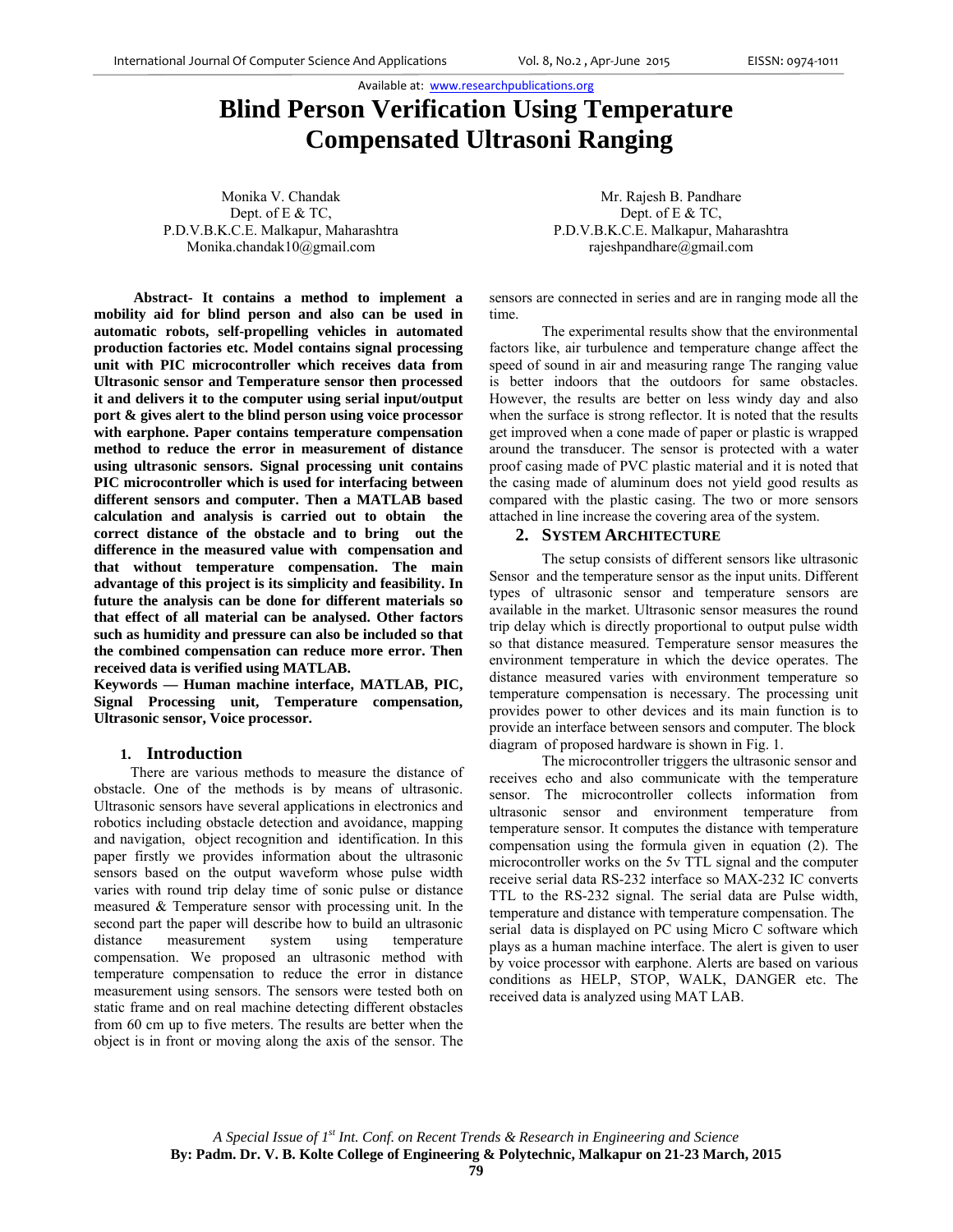

 **Fig.1 : Block Diagram of set up** 

## **3. PROPOSED HARDWARE DESIGN**

Distance of obstacle depends upon speed of ultrasonic and time required to traveling it. If the time required in traveling the pulse from sensor to object and return back to sensor can be measured than the measurement of distance can be done. This can be achieved by using an ultrasonic module which can give the time waveform on C.R.O. in terms of pulse width. The output pulse width will vary in proportional to the distance travel by the ultrasonic wave.



### **Fig 2: Pin diagram of Ultrasonic sensor**

 The sensor transmits an ultrasonic wave and returns an output pulse that is directly proportional to round trip delay. By measuring the pulse width of output wave, the distance to target can easily be calculated. The ultrasonic sensor produces Pulse width in the output. Ultrasonic sensor contains 4 pins these are Vcc, Trigger, OUT and GND as shown in Fig. 2. Vcc and GND are supply and ground pins. Trigger input receives 10μs trigger pulse. Microcontroller will make this pin HIGH then delay for about 10 μs and make pin LOW again. OUT pin gives the Output pulse width depending upon distance travel. After the trigger is given to microcontroller it measures pulse output on OUT pin. Timing diagram of ultrasonic sensor output wave is shown in Fig. 3. The output pulse duration is converted to distance measured and the temperature effect is also considered.



**Fig 3 : Ultrasonic sensor output wave** 

Ultrasonic sensor has three pulses first is a short pulse which is transmitted at the time of 10μS trigger input pulse. Second pulse is the pulse reflected by an object and third pulse is the signal that the sensor receives and converts it to a pulse of variable duration.

The temperature sensor is used for temperature measurement. The pin diagram of temperature sensor is shown in Fig. 4. There are 4 pins in Temperature sensor out of which 3 pins are Vcc, Data and GND and one pin has no connection. Vcc and GND are supply and ground pins and Data pin gives the output temperature.



**Fig 4: Pin Diagram of temperature sensor** 

Communication with microcontroller is divided into three steps. In the first step the microcontroller makes the data pin low for 18ms and then make the pin high for 40μS so that Temperature Sensor understand that a request receives from microcontroller. In the second step Temperature Sensor gives an automatic reply which indicates that Temperature sensor received microcontroller request. The response is 54μS low and 80μS high pulse. In the third step Data Reading comes as shown in Fig. 5. The data has total 40 bits which are divided into 5 parts of 8 bits each. These 5 parts are integer Relative humidity, decimal Relative humidity, integer temperature, decimal temperature and Parity bits of 8 bits each.



 **Fig 5: Output data of 5 segments of 8 bits each**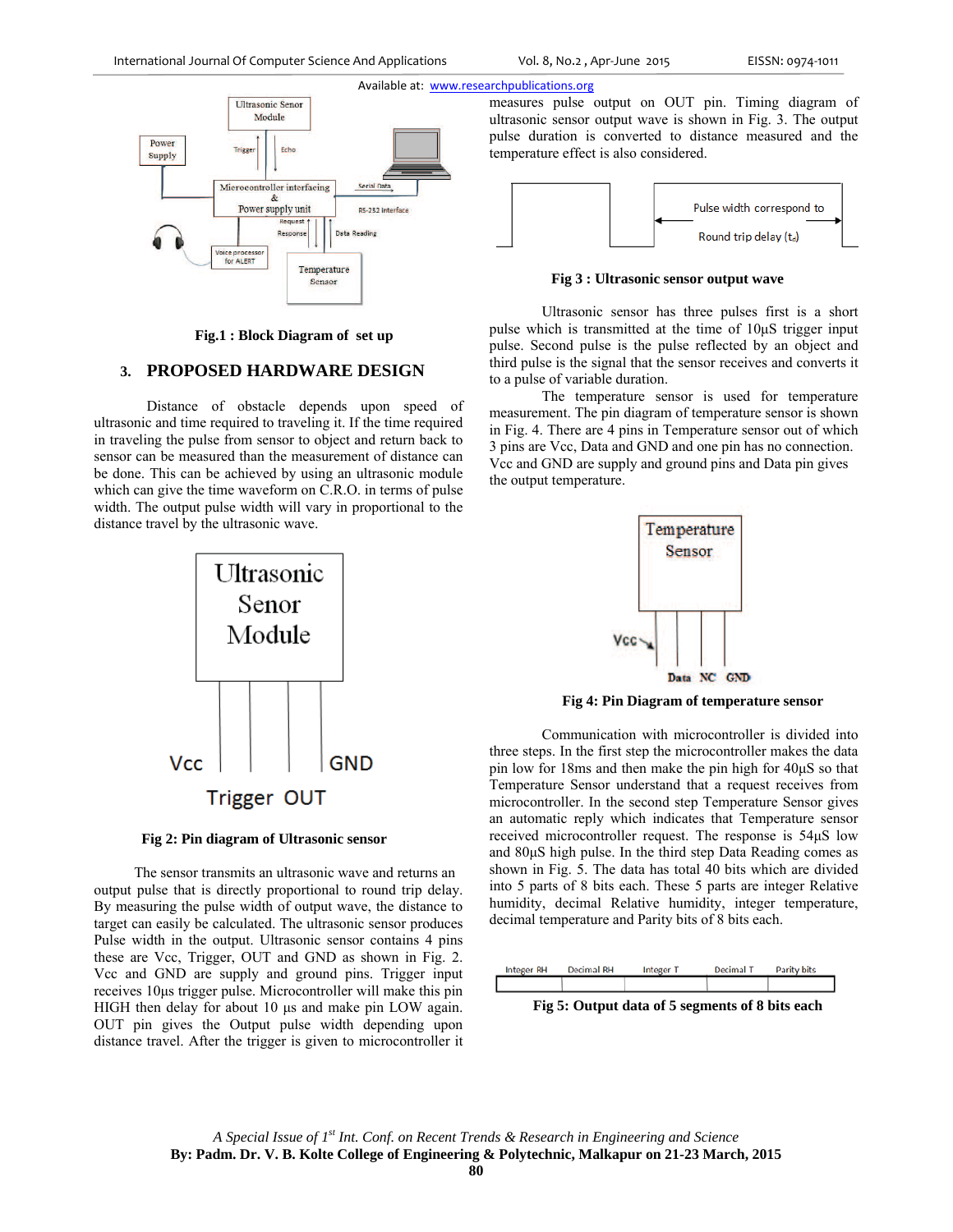#### Available at: www.researchpublications.org

Firstly all the required components are connected on a PCB and microcontroller burned with the program. Trouble shooting is important so it consume more time and efforts. Different sensors are used for taking input and then computer is connected to receive output from RS-232 serial adapter. Block diagram of processing unit is shown in Fig. 6.



Fig 6: Block diagram of processing unit

**PCB** manufactured manually has several disadvantages like large size, more power loss etc. Trouble shooting is complex so the circuit diagram and layout preparation is done on the ORCAD software. Layout of processing unit is shown in Fig.7. The final layout is manufactured for PCB fabrication.



Fig 7: Layout of processing unit

When PCB lavout fabrication done than all the components from manual PCB are extracted and mounted on the PCB manufactured and testing process starts. Trouble shooting, error detection and Testing is the most time consuming part of the development to get the required output. All circuits are tested using Multimeter and connectivity is checked. After testing errors are eliminated. Output is analyzed whether it is correct or not. Human machine interface is required because the data has to be compatible with the PC. The USB receives serial data using serial adapter (RS-232 interface). PIC works on 5v TTL signal so RS-232 serial data is provided to computer. The data required at the

output are Pulse Width, Temperature and Distance with Temperature compensation which is calculated by the use of Pulse Width and Temperature. The round trip delay (td) is measured by Pulse Width which is scaled by a factor 16.5 calculated by the use of manual distance measurement.

| <b>COM Port Settings</b>                                                                 |                                                |             | Send                 |                                 |              |                           |      |                                           |                      |
|------------------------------------------------------------------------------------------|------------------------------------------------|-------------|----------------------|---------------------------------|--------------|---------------------------|------|-------------------------------------------|----------------------|
| Com Port:                                                                                | COM13                                          |             |                      |                                 |              |                           |      | Send.                                     | Repeat sending       |
| Baud rate:                                                                               | 2400 bps                                       |             | ٠                    | Support ASCII                   |              | Append New Line           | 65.2 | Send ASCII                                | Repeat sending every |
| <b>Stop Dits:</b>                                                                        | One Stop Bit                                   |             |                      | Send as typing                  |              |                           |      |                                           | 2000 miliseconds     |
| Parity:                                                                                  | <b>None</b>                                    |             |                      |                                 |              | <b>Send from file</b>     |      |                                           |                      |
|                                                                                          | <b>V</b> Check-Parity                          |             |                      |                                 |              |                           |      |                                           | B<br>Start Sanding   |
| Data bits:                                                                               | Eight                                          |             |                      | Clear                           | Add Tme      |                           |      |                                           |                      |
| Buffer size:                                                                             | 1024                                           |             |                      |                                 |              |                           |      |                                           |                      |
| <b>Now control:</b>                                                                      | NOISE                                          |             |                      |                                 |              |                           |      |                                           |                      |
| <b># ASCII</b><br><b>DHEX</b><br>ō<br>DEC<br><b>BIN</b>                                  | CRILE (0x00 + 0x0A)<br>LF (0x0A)<br>C R (0x00) |             |                      |                                 |              |                           |      |                                           |                      |
| Commands                                                                                 |                                                |             |                      | Receive                         |              |                           |      |                                           |                      |
|                                                                                          |                                                |             |                      |                                 |              |                           |      |                                           |                      |
| Connect                                                                                  |                                                | Disconnect. |                      |                                 |              | Log to file               |      |                                           |                      |
| Auto Connact                                                                             |                                                |             |                      |                                 |              |                           |      | C:\Users\Public\Documents\Mikroelektronil | Start Locqing        |
|                                                                                          |                                                |             |                      | Clear                           | Add Tme      | V Append to end of file   |      |                                           |                      |
|                                                                                          |                                                |             |                      | NITTTE CDG                      |              |                           |      |                                           |                      |
| Clear                                                                                    |                                                |             |                      | Ditamor POS(uS)<br>Out of range | 27.0         | Tump (C) c. memorie (FBC) |      |                                           |                      |
|                                                                                          | Communication port 'COM1' could not            |             | 0080                 |                                 | 27.0         | 0112<br>11.73             |      |                                           |                      |
|                                                                                          |                                                |             | 0106                 |                                 | 27.0         | 0241                      |      |                                           |                      |
|                                                                                          |                                                |             | 0042<br>0092         |                                 | 27.0<br>27.0 | 0282<br>nsice.            |      |                                           |                      |
|                                                                                          |                                                |             | 0110                 |                                 | 27.3         | 0.054                     |      |                                           |                      |
|                                                                                          |                                                |             | 0109<br>1046         |                                 | 27.0<br>27.0 | 0115                      |      |                                           |                      |
|                                                                                          |                                                |             | 0108                 |                                 | 27.0         | 081.5<br>DJKN.            |      |                                           |                      |
|                                                                                          |                                                |             | 0110                 |                                 | 27.4         | 2855                      |      |                                           |                      |
|                                                                                          | RxD                                            | TxD         | 0110                 |                                 | 27.0         | 0001                      |      |                                           |                      |
|                                                                                          |                                                |             | 0110<br>0110         |                                 | 27.0<br>27.0 | 1056<br>114.5             |      |                                           |                      |
|                                                                                          |                                                |             | 0110                 |                                 | 27.0         | 1305                      |      |                                           |                      |
| Hessages<br>be opened.<br>Connected to COM13<br>Pins-<br>Connected R1<br><b>RTS</b><br>٠ | <b>DTR</b><br>CTS<br>٠                         | DCD         | DSR.<br>0112<br>0024 |                                 | 27.0<br>27.0 | 1457<br>346.7             |      |                                           |                      |

### Fig 8: Display of serial data on Computer

$$
D_1(cm) = \left[ (C(^{cm}/_S) - 60.7T)t_a \frac{10^{-6}}{2} \right]
$$
(1)  
\n
$$
= \left[ (33146 - 60.7T)t_a \frac{10^{-6}}{2} \right]
$$
  
\n
$$
= \left[ (33146 - 60.7T)16.5W \frac{10^{-6}}{2} \right]
$$
  
\n
$$
= \left[ (33146 * 8.25 - 60.7 * 8.25T)W10^{-6} \right]
$$
  
\n
$$
= \left[ (273.4545 - 0.500775T)W10^{-3} \right]
$$
  
\n
$$
D_1(cm) = \left[ (0.27345 - 0.0005T)W \right]
$$
(2)

The microcontroller program is written and the equation (2) is inserted to calculate the distance with temperature compensation. Voice processor with earphone can be used to alert the blind person by audio messages like STOP when the distance measured is less than 50 cm, DANGER when the distance measured is less than 100 cm, WALK when the distance measured is greater than 100 cm, HELP when the distance measured is out of range. The data can be displayed using serial communication software whichcan be Mikro C PRO for PIC or Terminal etc.

## 4. RESULT VERIFICATION USING MATLAB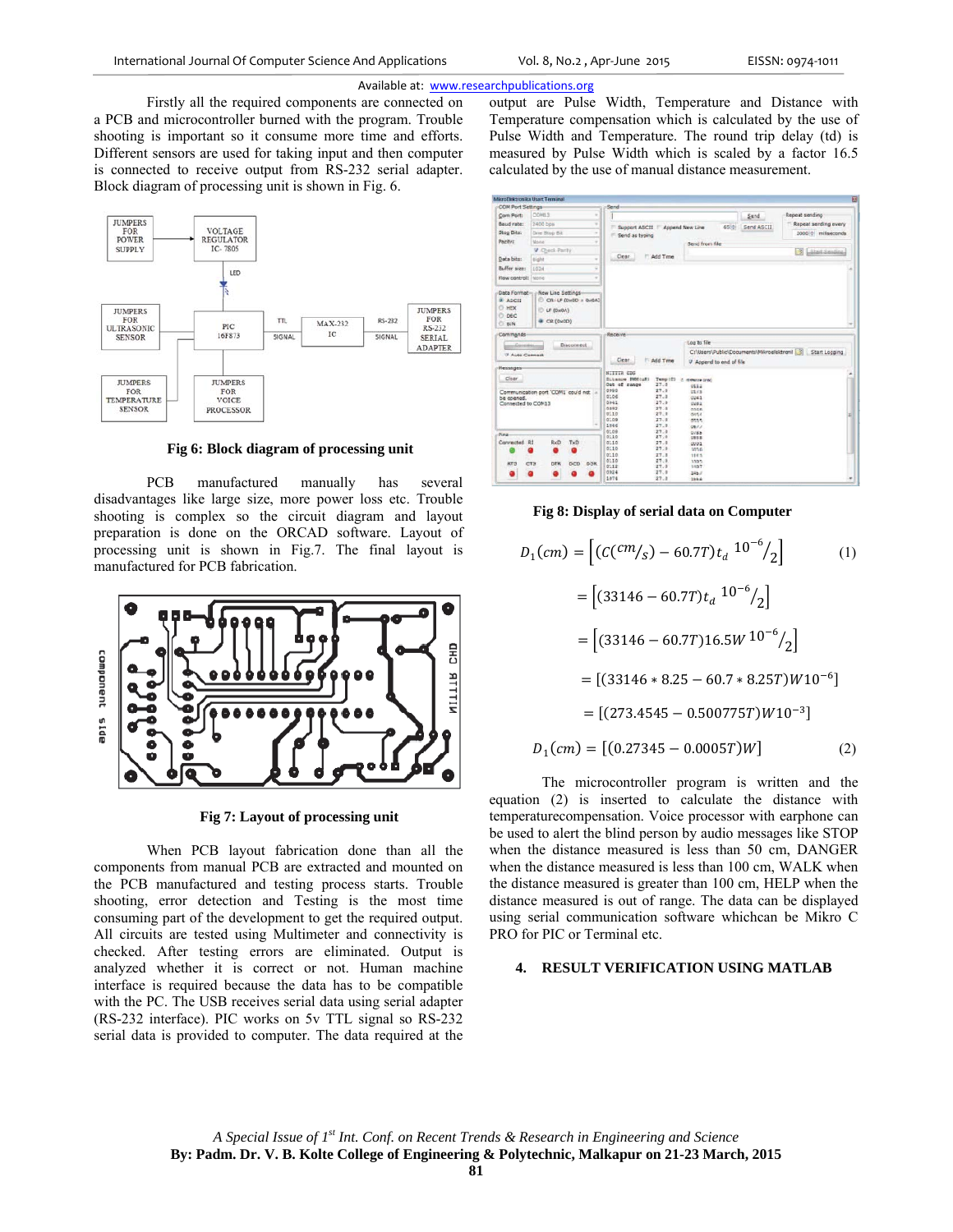Available at: www.researchpublications.org

|      |                 | Pulse                |                          |                 |
|------|-----------------|----------------------|--------------------------|-----------------|
| S.N. |                 | Width                |                          |                 |
|      | <b>Distance</b> | (Round               |                          | <b>Distance</b> |
|      | Taken           | Trip                 |                          | With            |
|      | Manually        | delay)               | Temperature              | T.C.            |
|      | $D$ (cm)        | $W(\mu \text{ sec})$ | $\overline{T}$ ( $^0C$ ) | $D_1$ (cm)      |
| 1    | 11              | 0044                 | 33.0                     | 011.2           |
| 2    | 17              | 0067                 | 23.0                     | 017.3           |
| 3    | 23              | 0092                 | 29.0                     | 024.1           |
| 4    | 27              | 0110                 | 42.0                     | 028.2           |
| 5    | 35              | 0140                 | 27.0                     | 036.8           |
| 6    | 44              | 0174                 | 25.0                     | 045.4           |
| 7    | 51              | 0208                 | 36.0                     | 053.5           |
| 8    | 67              | 0263                 | 21.0                     | 067.7           |
| 9    | 75              | 0302                 | 43.0                     | 078.5           |
| 10   | 82              | 0320                 | 19.0                     | 083.8           |
| 11   | 89              | 0351                 | 24.0                     | 090.1           |
| 12   | 102             | 0405                 | 35.0                     | 105.6           |
| 13   | 113             | 0452                 | 40.0                     | 114.3           |
| 14   | 128             | 0518                 | 33.0                     | 130.5           |
| 15   | 137             | 0549                 | 38.0                     | 140.7           |
| 16   | 144             | 0563                 | 17.0                     | 145.7           |
| 17   | 156             | 0615                 | 28.0                     | 156.4           |
| 18   | 168             | 0672                 | 37.0                     | 174.6           |
| 19   | 180             | 0711                 | 24.0                     | 185.5           |
| 20   | 188             | 0750                 | 29.0                     | 195.3           |

TABLE I. INPUT SERIAL DATA TO MATLAB

## Arrays of input data's are distance taken manually, Pulse Width, Temperature and distance with temperature compensation are processed using MATLAB shown in Fig. 9. Percentage error between manual distance and distance with temperature compensation is calculated using MATLAB shown in Table 1 & Table 2 respectively then graph of various parameters are generated. These graphs are W Vs D and E Vs D. Graph (1) shows the change in Pulse width with change in manual distance. Graph (2) shows the change in percentage of error with the change in manual distance.

| A MATUAL 7.6.0 (\$200.6a)                                                                                                                                                       | <b>Venishe</b> |
|---------------------------------------------------------------------------------------------------------------------------------------------------------------------------------|----------------|
| Fix Edit Debug Parabil Desires Window Hats                                                                                                                                      |                |
| $-18$<br>□□ A 地 造 ウ や . A T 2 D Curret Destroy   Lists/enthalisty.com                                                                                                           |                |
| Startcutz 32 Hourts Add 30 What's New                                                                                                                                           |                |
| T. Address - P. Industry contributed prices at each photograph of the                                                                                                           |                |
| 有着今天   当   3 →   A + + f; k) + 位数值有限温度   bot for +<br>tж                                                                                                                        | <b>BDB60**</b> |
| <b>国語過</b> 0<br>$+11$ $+11$<br>행태                                                                                                                                               |                |
| $2 -$<br>cic                                                                                                                                                                    |                |
| ž.<br>clear ail.                                                                                                                                                                |                |
| ×                                                                                                                                                                               |                |
| $4 -$<br>distance masual=111 17 13 27 35 44 51 47 75 82 89 102 113 128 137 144 156 166 160 180 194 194 205 216 225 234 245 187 248 277 286 2931                                 |                |
| 5.1<br>page 10044 8047 8092 8110 8148 8174 8208 8148 8502 8128 8551 8405 8451 8518 8549 8545 8615 8612 8711 0756 8779 8885 8894 8931 8987 1810 1841                             |                |
| 1.7                                                                                                                                                                             |                |
| $\frac{1}{2}$<br>distance with TC* [011.0 017.3 824.1 028.2 038.8 045.4 052.5 067.7 078.5 081.8 090.1 055.4 114.9 130.5 140.7 155.7 156.4 174.6 185.5 195.3 199.7 211.6 229.3 2 |                |
|                                                                                                                                                                                 |                |
| $\frac{1}{2}$<br>p + length (pws) ;                                                                                                                                             |                |
|                                                                                                                                                                                 |                |
| $11 -$<br>for Little<br>$12 -$                                                                                                                                                  |                |
| apportis = ridistance with 5012)-distance manual(2) 7002) (distance manual(2))<br>$11 -$                                                                                        |                |
| 484<br>- 22                                                                                                                                                                     |                |
|                                                                                                                                                                                 |                |
| $16 -$<br>figure (1)                                                                                                                                                            |                |
| $17 -$<br>hold on                                                                                                                                                               |                |
| mid in                                                                                                                                                                          |                |
| f7c<br>÷                                                                                                                                                                        |                |
| <b>Contract Window</b>                                                                                                                                                          | 1011           |
| O New to MATLART Watch this gides, the Damas, or med Selling Barbad-                                                                                                            |                |
| $\frac{1}{2}$                                                                                                                                                                   |                |
|                                                                                                                                                                                 |                |
| 1,8187                                                                                                                                                                          |                |
| 1.7647                                                                                                                                                                          |                |
| 4,7826                                                                                                                                                                          |                |
| 4.4444                                                                                                                                                                          |                |
| 5.1415                                                                                                                                                                          |                |
| 3.1910                                                                                                                                                                          |                |
| A. STOR                                                                                                                                                                         |                |

**Fig 9: Data processing using MATLAB** 

### **5. CONCLUSION**

Results show that a mobility aid with temperature compensation is manufactured. The average error with temperature compensation is calculated. The error is reduced from 8.6082 of without temperature compensation to 2.8383 with temperature compensation and better results are found in terms of percentage of error. Also a voice processor is added with microphone to give alerts to the blind person. Voice processor alerts the blind person with various messages like HELP, STOP, WALK, DANGER etc. The analysis can be done for different Materials so that effect of all material and their errors with temperature compensation can be analyzed. The error is reduced using Temperature compensation method but humidity and pressure are also other factors which can be included and more efforts can be done on these factors.

# **6. REFERENCES**

- [1] Rahul Kumar Rastogi, Rajesh Mehra "Efficient Error Reduction In Ultrasonic Distance Measurement Using Temperature Compensation.
- [2] International Conference on Advances in Electrical, Electronics and Computer Sciences (ICAEECS), PP 70-76, November 2012.
- [3] Amit Kumar, RushaPatra, M. Manjunatha, J. Mukhopadhyay and A. K. Majumdar ,IIT, Kharagpur "An Electronic Travel Aid for Navigation of Visually Impaired Persons" International Conference on Communication Systems and Networks (COMSNETS), PP-1-5, IEEE 2011.
- [4] Dimitrios Dakopoulos and Nikolaos G. Bourbakis*, "*Wearable Obstacle Avoidance Electronic Travel Aids for Blind: A Survey", Transactions on Systems, Man, and Cybernetics, Vol. 40, Issue no. 1, IEEE 2010.
- [5] Faria J, Lopes S, Fernandes H,Martins P, Barroso J, "Electronic white cane for blind people navigation assistance" ,World Automation Congress (WAC), PP-1-7, sept 2010.
- [6] Bruno Ando, and Salvatore Graziani, "Multisensor Strategies to Assist Blind People : A Clear-Path Indicator", Transactions on Instrumentation and Measurement, Vol. 58, Issue no. 8, PP- 2488-2494, IEEE 2009.
- [7] A. A. Tahat "A Wireless Ranging System for the Blind Long-Cane Utilizing a Smart-Phone" 10th International Conference on Telecommunications (ConTEL), PP-111-117, IEEE 2009.